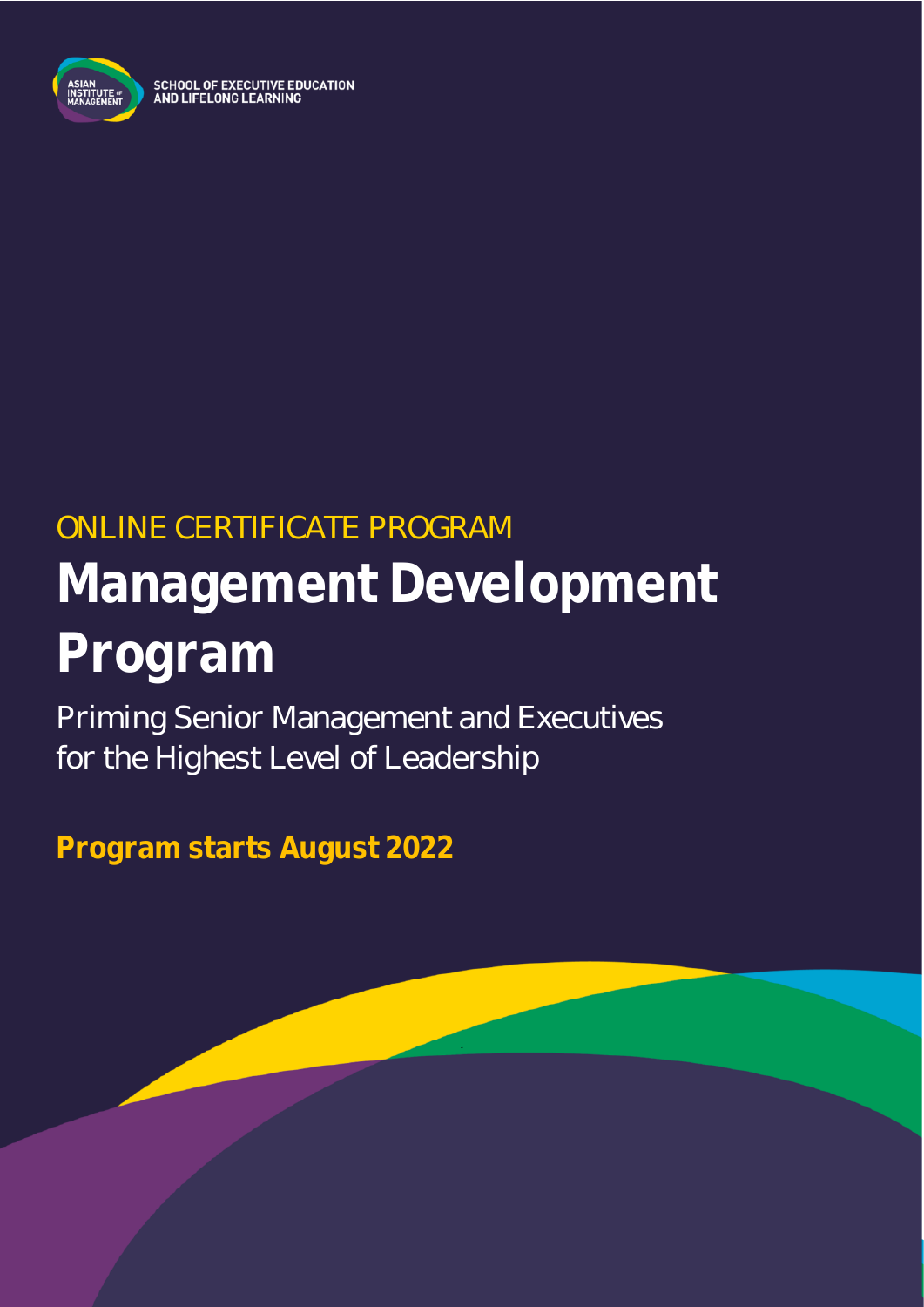

### **ONLINE CERTIFICATE PROGRAM Management Development Program**

### Priming Senior Management and Executives for the Highest Level of Leadership

#### **OVERVIEW**

**\_\_\_**

Emerging technologies, disruptive innovation and transformational changes in today's business environment have an immense impact to organizations and their leaders. To thrive in a Volatile, Uncertain, Complex and Ambiguous (VUCA) world, companies must accelerate business agility and embrace new leadership capabilities to achieve breakthrough levels of organization performance.

The Management Development Program, an enhanced and accelerated leadership program, is tailor-fit for executives and leaders who are constantly managing change in order to lead, inspire, and transform a hyper-connected workforce. Often tagged as a full-360, non-degree mini-MBA, the program primes participating executives for self-awareness, personal mastery and transformative leadership in today's business context. The program is designed to challenge the participant's mental toughness, management cadence, big-picture thinking, insightful learning and collaborative leadership.

#### **PROGRAM OBJECTIVES**

Through the building block approach, the progression of learning themes, modules and topics deliberately become more complex as the participant engages co-participants, faculty, peers and colleagues as learning partners. The program aims to:

- Develop and prepare participating managers and specialists with functional and business area expertise for greater and broader management and leadership responsibilities
- Deepen participants' cross-functional competencies, learning agility, and cross-border management proficiencies to survive in a VUCA world
- Hone participants' critical thinking and managerial leadership skills for crafting novel and innovative solutions, organizational renewal and engagement, and transformation corporate strategy

#### **KEY BENEFITS**

The executive gains increased working familiarity in all functional areas of management and

multi-disciplinary strategy framework needed to achieve business excellence and

breakthrough levels of organization performance.

#### **WHO SHOULD ATTEND**

The program is recommended for managers, functional leaders, specialists, entrepreneurs, and family business owners. A typical participant has at least six years working management experience.

#### **SCHEDULE**

August 2 , 2022 to January 24, 2023 Tuesday and Thursdays 1:30 PM to 5:00 PM (GMT+08) on all dates

**FORMAT** Live Online

#### **FEES**

**For Live Online** PHP 200,000.00 or USD 4,000\* \*USD 1 = PHP 50.00

**For Face to Face: To Be Announced**

Let us know if you are interested to avail of early bird/group discount or discuss payment terms.

**Alumni status will be granted upon completion of the program**

To find out how you can participate, contact us at SEELL@aim.edu or visi[t https://go.aim.edu/seellinquiries](https://go.aim.edu/seellinquiries)

Download our latest program calendar at <https://go.aim.edu/seellprogramcalendar>



#### **FOR INQUIRIES:**

School of Executive Education and Lifelong Learning, Asian Institute of Management Eugenio Lopez Foundation Building, Joseph R. McMicking Campus 123 Paseo de Roxas, Makati City Philippines 1229 [SEELL@aim.edu](mailto:SEELL@aim.edu) | +632 8892 4011 | www.aim.edu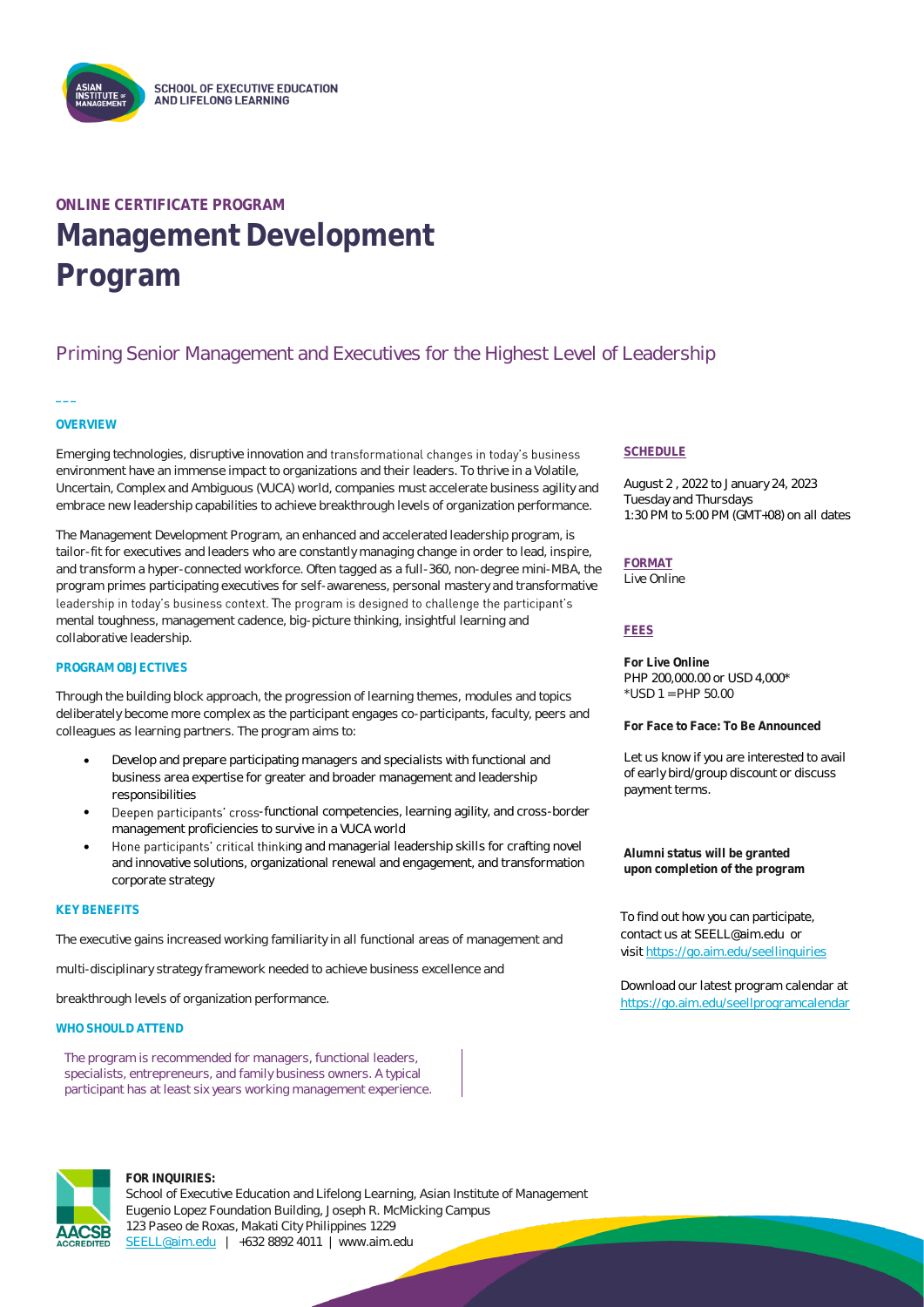

#### **WHAT YOU WILL LEARN**

**MODULE A:** Leading in a VUCA World and disruptive innovations **MODULE B:** Metacognition: Systems Thinking, Critical Thinking, Design Thinking **MODULE C:** Customer Insights Marketing **MODULE D:** Service Excellence and Operations Management **MODULE E:** Strategic Management and Business Model Canvas **MODULE F:** Language of Business and Financial Management **MODULE G:** Strategic Negotiations and Alliances **MODULE H:** Leadership, Coaching & Management of Change **MODULE I:** Self-Awareness and Personal Mastery **MODULE J:** Leadership Agility: The Road to CEO **MODULE K:** Business Management Simulation **MODULE L:** MDP Culmination Activity and Executive Coaching- Environmental Analysis



**FOR INQUIRIES:** School of Executive Education and Lifelong Learning, Asian Institute of Management Eugenio Lopez Foundation Building, Joseph R. McMicking Campus 123 Paseo de Roxas, Makati City Philippines 1229 [SEELL@aim.edu](mailto:SEELL@aim.edu) | +632 8892 4011 | www.aim.edu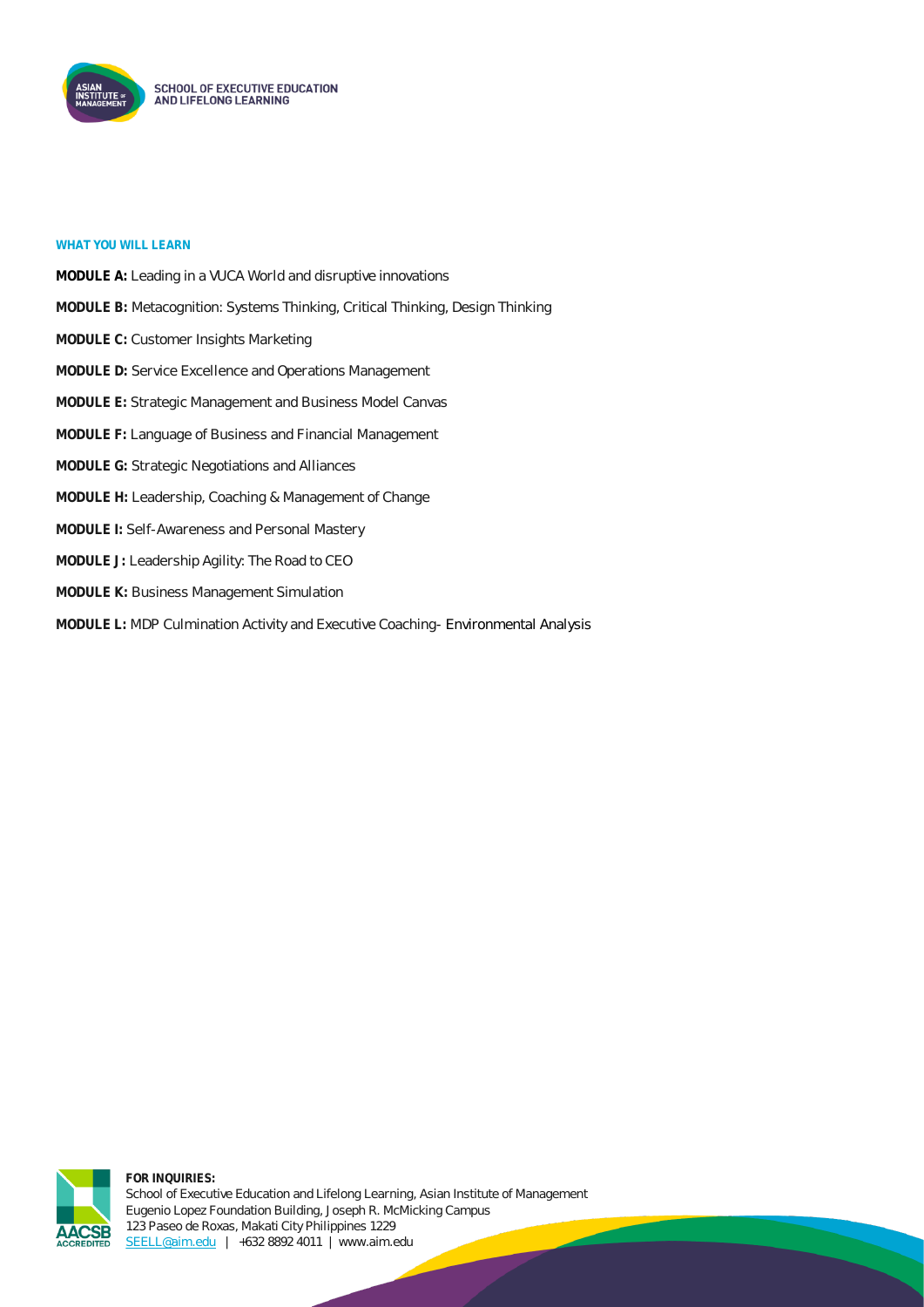

## **Your Program Faculty**



**Alberto G. Mateo, Jr.** Clinical Professor Asian Institute of Management

Professor Alberto G. Mateo, Jr. is a seasoned business leader, educator, and certified coach. He earned his coaching certification from the NeuroLeadership Institute and is currently a practicing executive coach. Professor Mateo brings with him thirty-four years of progressive experience in the fields of general management, finance, human resources, and management education with multinational sales organizations and academic institutions.

He is currently the Head of the School of Executive Education and Lifelong Learning at the Asian Institute of Management. Before joining AIM, he was the President and Managing Director of HP Inc. and Pfizer, Inc. in the Philippines.



**FOR INQUIRIES:** School of Executive Education and Lifelong Learning, Asian Institute of Management Eugenio Lopez Foundation Building, Joseph R. McMicking Campus 123 Paseo de Roxas, Makati City Philippines 1229 [SEELL@aim.edu](mailto:SEELL@aim.edu) | +632 8892 4011 | www.aim.edu